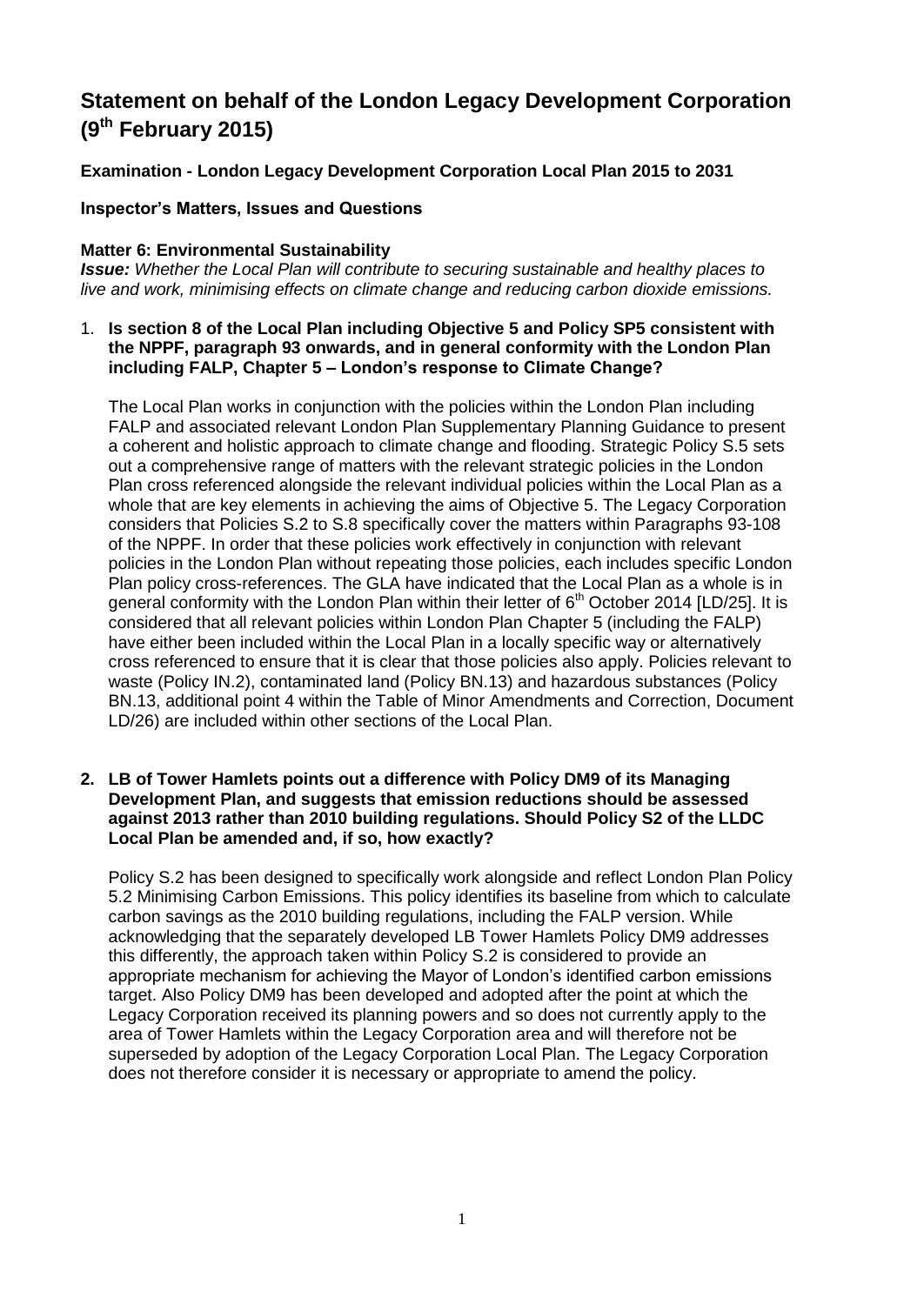#### **3. Policy 5.4 of the London Plan states that Boroughs should develop policies in their Local Plans for the sustainable retrofitting of existing buildings. In the interests of convergence, should this Local Plan include such a policy?**

Policy S.2 of the Local Plan indicates the Legacy Corporation's intention to prepare a Carbon Off-setting SPD which will either set a local carbon off-set rate and establish a local mechanism to apply this in order to achieve that off-set, or where a national Allowable Solutions system is introduced use this for the same purpose, potentially with the same local mechanism for its application. This is considered to be a practical solution to achieving the intention of London Plan Policy 5.4 given that the Legacy Corporation is not a Local Authority and does not have equivalent powers to directly improve older buildings or energy using infrastructure. In order to make it clear that there is a link from this policy to London Plan Policy 5.4 it is suggested that the following additional minor amendments be made:

- Add a cross reference to London Plan Policy 5.4 to the London Plan policies cross reference list at the end of Policy S.2.
- Add the following text to the Policy Application text at paragraph 8.7, after the end of the first sentence: "The scheme for allocating funds raised will take into account the local opportunities to aid appropriate retrofitting of carbon saving measures to existing buildings and structures within and around the Legacy Corporation area."

#### **4. How will the performance and outcome of Policies S2-S8 be measured and monitored so that any ineffectiveness can be addressed when policies are reviewed or updated? Do paragraph 14.19 and Table 10 indicate a satisfactory approach?**

It is considered that the Key Performance Indicators identified at Table 10 provide an appropriate monitoring framework for this section of the Local Plan. KPI 17, Reductions in Carbon Emissions and KPI 18, Water Efficiency are particularly relevant. The Legacy Corporation's statement in relation to Matter 8, Question 3, also outlines the way in which each KPI will be monitored. In addition, the application of any Carbon Off-set Fund monies and schemes will be reported within the annual Authority Monitoring Report once a scheme has been introduced.

#### **5. Should reference be made to sewer flooding in Policy S8 and changes be made to Policy S5, as Thames Water requested?**

In respect of the suggestion in the Thames Water response to Policy S.5, requiring an approach that would restrict non-major development is considered particularly onerous and would have the potential to restrict the delivery of smaller development schemes unnecessarily in the light of the legal obligation placed on water companies as utility provider to provide connections to development (Water Industry Act 1991). It should also be noted that the vast majority of new development within the Legacy Corporation area is expected to come forward as part of planning applications that would fall within the definition of "major", given the size and characteristics of the site allocations within the Local Plan and the character of the area as a whole. The policy in its submitted form would therefore apply in the majority of cases.

For Policy S.8, Thames Water seek a reference to flooding from sewers within a relevant policy. It is suggested that a minor amendment is made to the first sentence of the final paragraph of Policy S.8 to enable the policy to include this issue, as follows:

"..... can be shown that sustainable drainage methods are not feasible in that location, particularly in areas where a localised surface water drainage problem has been identified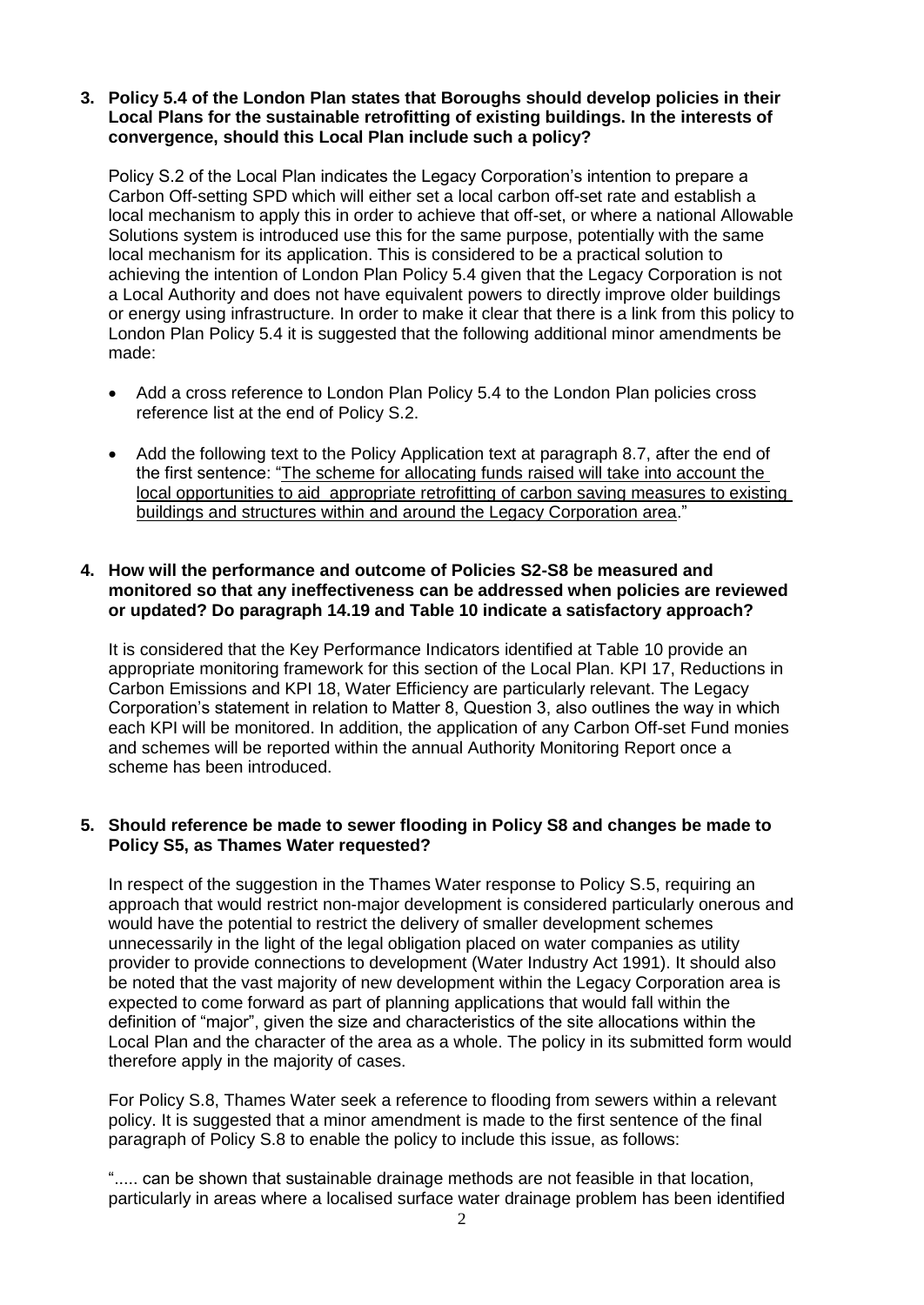within a Surface Water Management Plan (including potential flooding from sewers)" (See also appended Statement of Common Ground between the Environment Agency and Legacy Corporation, introducing a further recommended minor change to Policy S.8.

#### **6. Policy S8 will permit no basement development within flood zones 2 and 3. Is there justification to change this so that only "habitable development" is resisted, or could the presence of basements with parked vehicles and stored items exacerbate problems related to flooding?**

Policy S.8 has been drafted in cooperation with the Environment Agency and takes account of the specific flood risk characteristics within the Legacy Corporation area. This advice has specifically underlined the inappropriateness of basement development within Flood Zones 2 and 3 in the Legacy Corporation area due to the specific characteristics of development sites (addressed for site allocations within the sequential and exceptions tests included in the Sites Report, [TBP/06]) and built up areas, with the risk to life and property in those locations being at an unacceptable level. (See also appended Statement of Common Ground between the Environment Agency and Legacy Corporation, introducing a further recommended minor change to Policy S.8).

#### **TOTAL WORDS IN THIS STATEMENT: 1,046**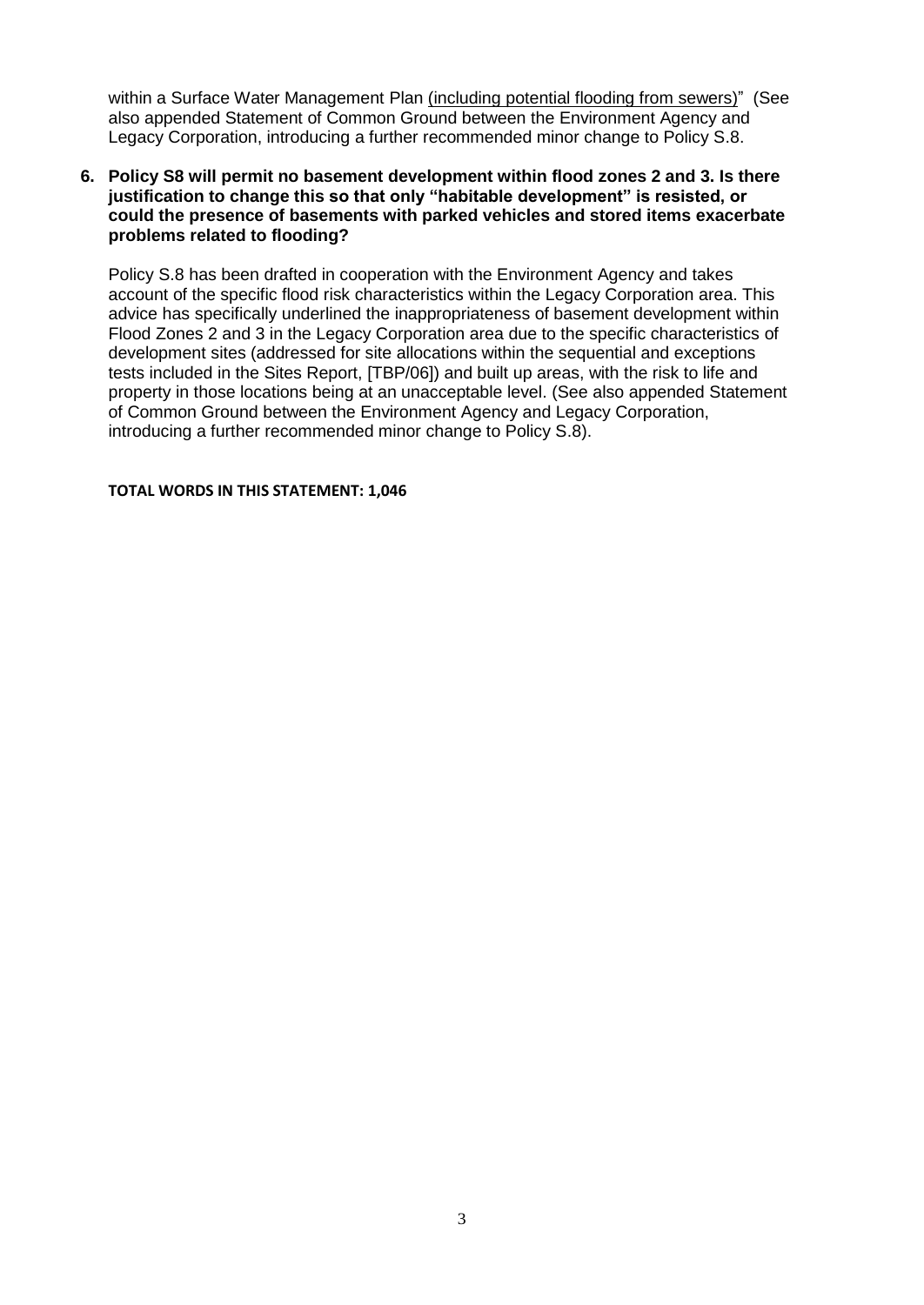#### **Appendix 1**



# **STATEMENT OF COMMON GROUND**

Between the London Legacy Development Corporation

and the Environment Agency in respect of Representation REP.LP.011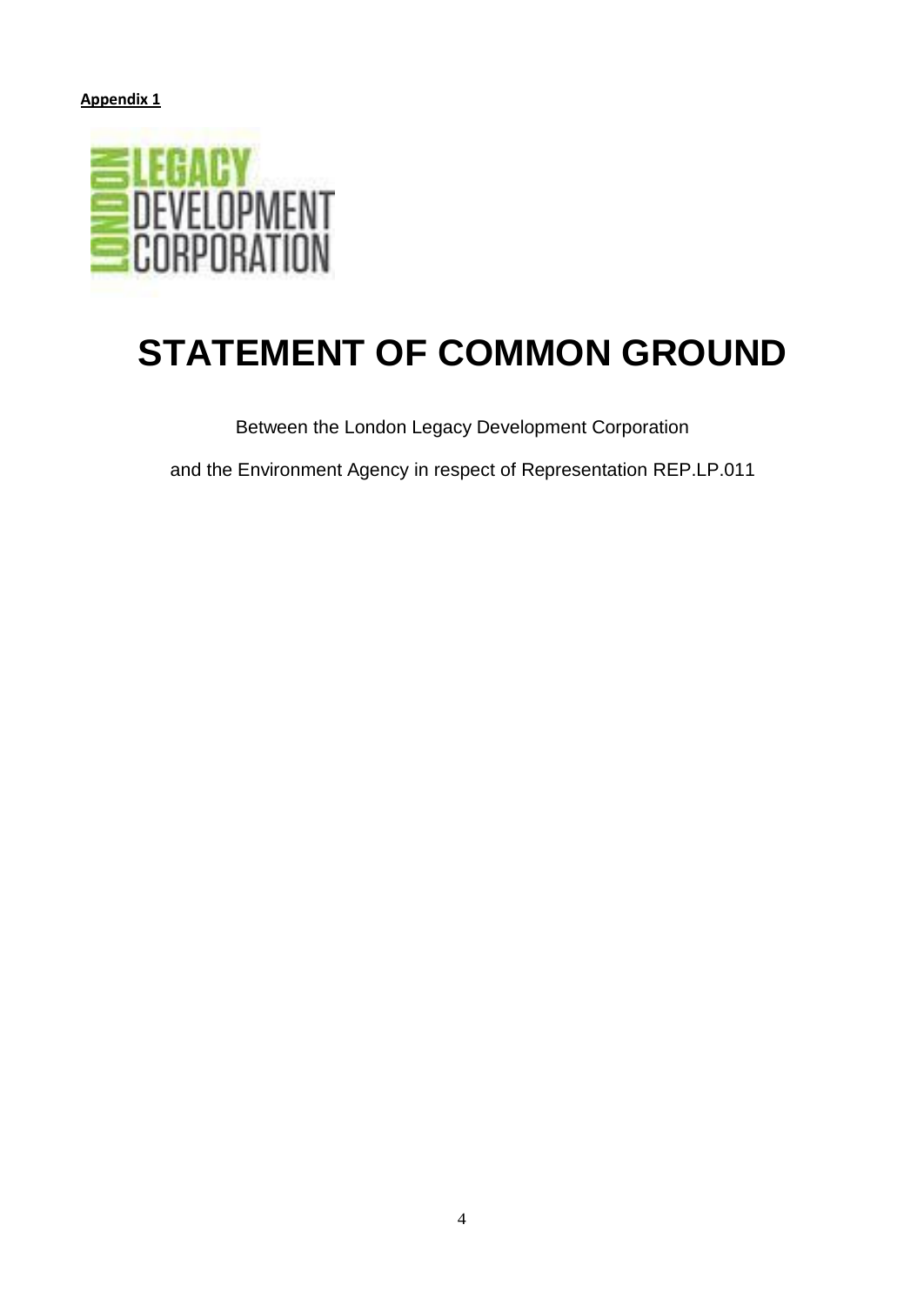#### **Statement of Common Ground between the London Legacy Development Corporation and Environment Agency**

### **Responding to Environment Agency Representation set out in LD17 and supporting London Legacy Development Corporation Examination Statement set out in reference to Matter 6**

This Statement of Common Ground has been prepared to identify the areas of agreement between the Environment Agency and London Legacy Development Corporation (LLDC) on matters relating to the Proposed Submission version of the Local Plan. Part 1 of this Statement sets out the flood risk issues in relation to the Proposed Submission version of the Local Plan. Part 2 sets out the agreed actions and changes proposed to policy S.8 and paragraph 10.3 to address these issues. Part 3 sets out the Environment Agencies letter confirming the common ground between the Environment Agency and London Legacy Development Corporation. Part 4 outlines that it is considered by both the Environment Agency and London Legacy Development Corporation that with the proposed changes the Local Plan is compliant with paragraph 100 of the National Planning Policy Framework and will forge a stronger link to the existing evidence base and associated guidance.

#### **Part 1 Issues to be resolved**

#### **Issue 1: proposed Policy S.8, Flood Risk and Sustainable Drainage Measures**

The Environment Agency made representations on site allocations affected by flood zone 2 and 3 in the Legacy Corporation area and requested that site allocations should include a general development principle to include flood mitigation measures in line with the recommendations of the relevant Strategic Flood Risk Assessment (SFRA). A meeting was held between the London Legacy Development Corporation and the Environment Agency to consider the issue on the 14<sup>th</sup> of January 2015. The attached letter from the Environment Agency of 29<sup>th</sup> January highlights the issues underlying the outstanding matters from the Environment Agency representation to the Publication Local Plan. It was proposed that a minor amendment be made to the Local Plan that would overcome this. The first of these would be to include a minor amendment to Policy S.8. The proposed amendment clarifies the policy ensuring that the current minimum standard for finished floor levels can be applied throughout the Legacy Corporation area where developments come forward in areas of flood risk.

#### **Issue 2: proposed paragraph 10.3, Sub Area 1 Area Priorities**

The Environment Agency made representations on flood risk within Sub Area 1 and requested a paragraph within the chapter highlighting that flood risk is a priority for this area and signposting to the relevant SFRAs. At the meeting on the 14th of January 2015 it was outlined that significant areas of Sub Area 1 are at risk of fluvial flooding from the Lea Navigation and its topography makes the area particularly vulnerable in comparison with the surrounding areas within the LLDC boundary. The Environment Agency raised concern that although Policy S.8 does include the key flood risk principles, it does not include the level of detail set out in the Hackney Wick AAP (2012), informed by Hackney Level 2 SFRA (2010) which enable development to take place if designed appropriately. It was considered that with the changes to policy S.8 outlined above and the inclusion of an additional paragraph to identify flood risk as an area priority and signpost developers to the relevant guidance, the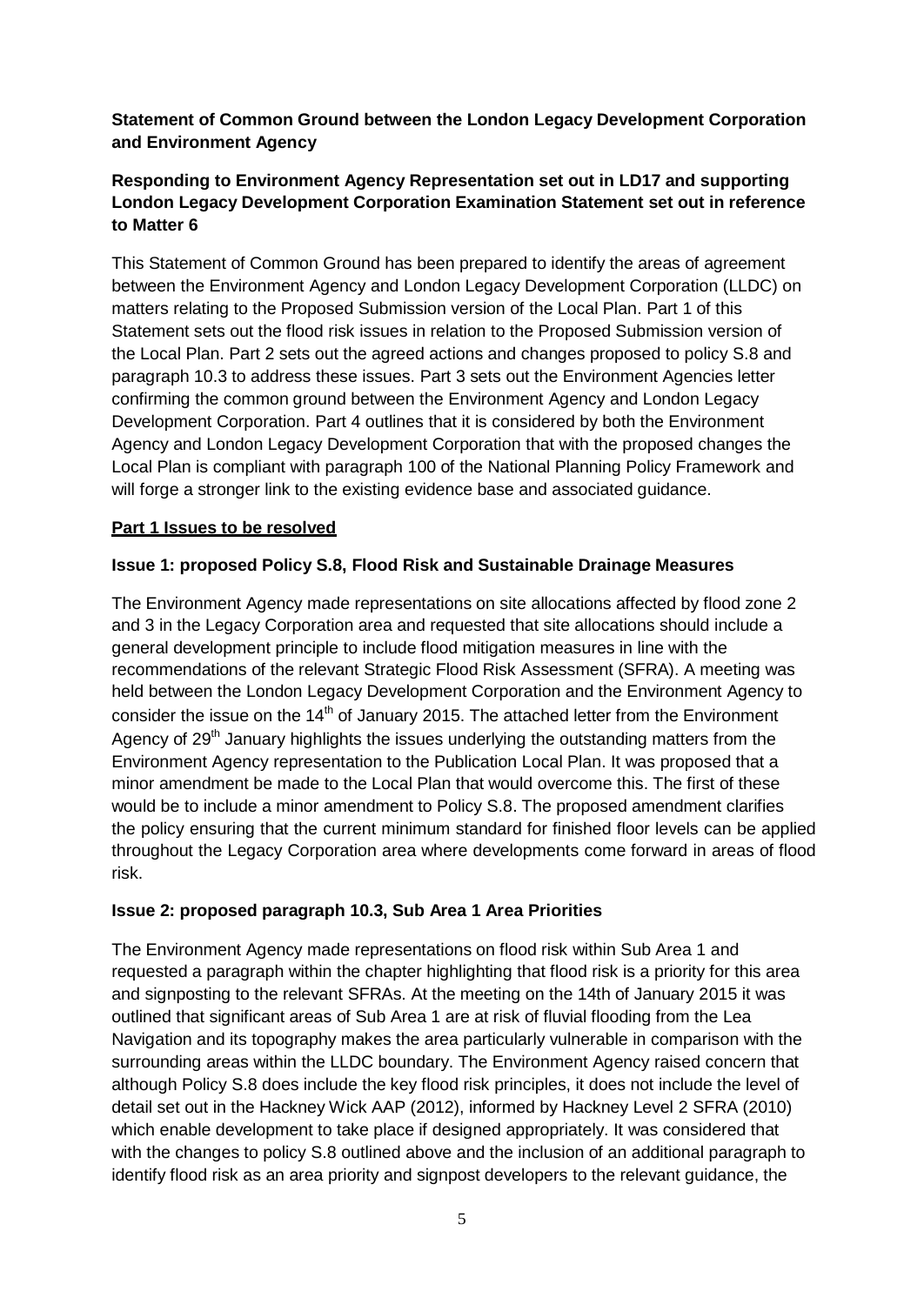issues would be resolved and the Environment Agency would consider the Local Plan to be sound in terms of flood risk management.

#### **Part 2 Agreed actions and changes**

**Action 1:** The Legacy Corporation and the Environment Agency agreed that the following additional text be proposed for inclusion in policy S.8, Flood Risk and Sustainable Drainage Measures. Proposed changes (underlined):

*...setting living accommodation finished floor levels 300mm above the predicted flood level for the 1 in 100 chance in any year including an allowance for climate change*

**Action 2:** The Legacy Corporation and the Environment Agency agreed the insertion of text for Paragraph 10.3 Area Priorities, Sub-Area 1: Hackney Wick and Fish Island be proposed. Proposed insertion (underlined):

*Parts of Hackney Wick and Fish Island are at risk of fluvial flooding from the River Lee Navigation. To ensure future growth in this area is sustainable, development proposals will need to incorporate appropriate flood mitigation measures in accordance with Policy S.8 and the guidance within the most up to date strategic flood risk assessments for this area (see evidence base list at page 141 for the current assessments) and the most up to date flood modelling held by the Environment Agency.*

#### **Part 3 Letter from the Environment Agency**

See Appendix 1

#### **Part 4 Conclusion**

The Legacy Corporation and Environment Agency have agreed to the above including the proposed minor changes to Local Plan set out at Part 2 of this statement of common ground to Policy S.8 and Paragraph 10.3.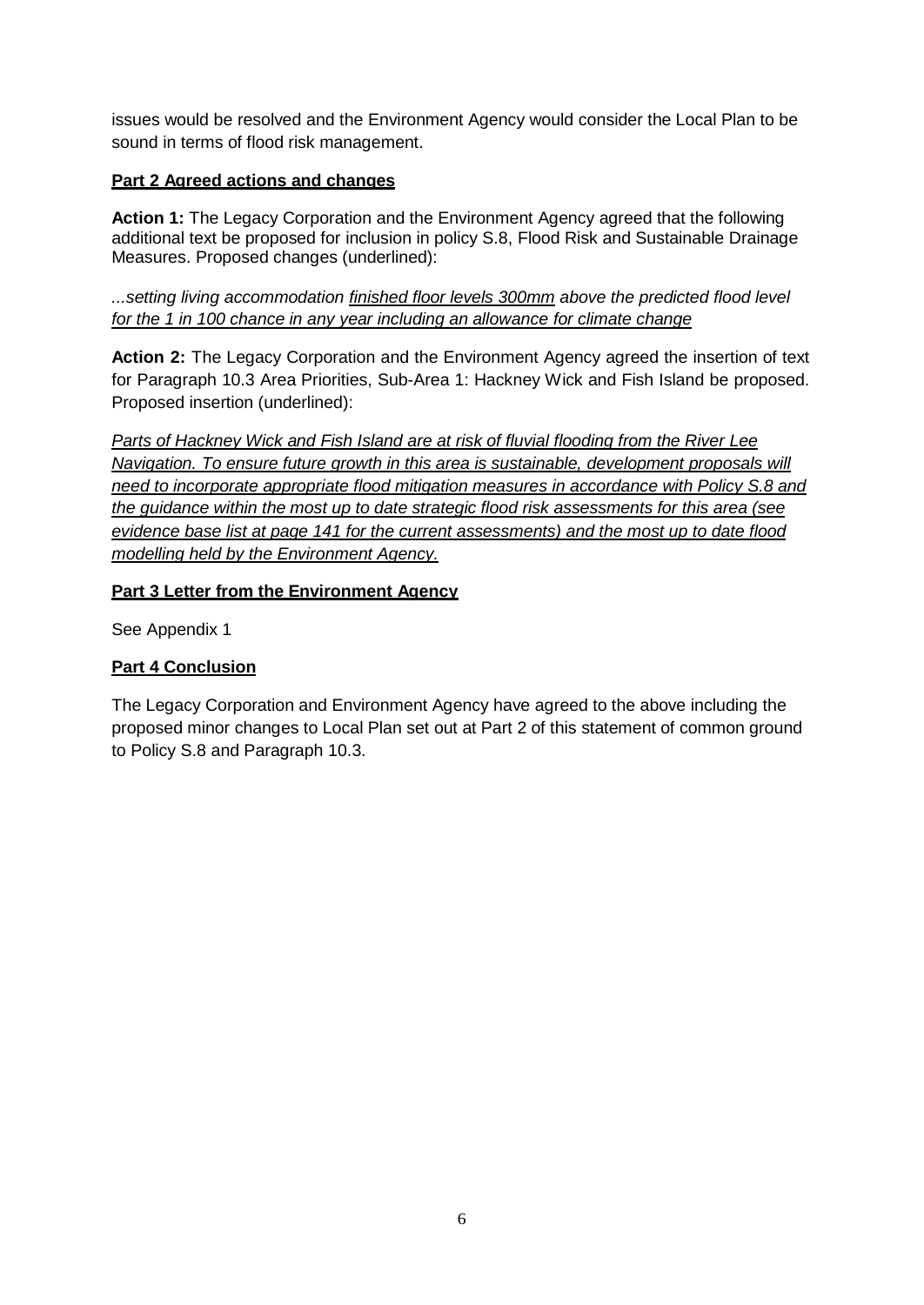**Appendix 1: Letter from the Environment Agency**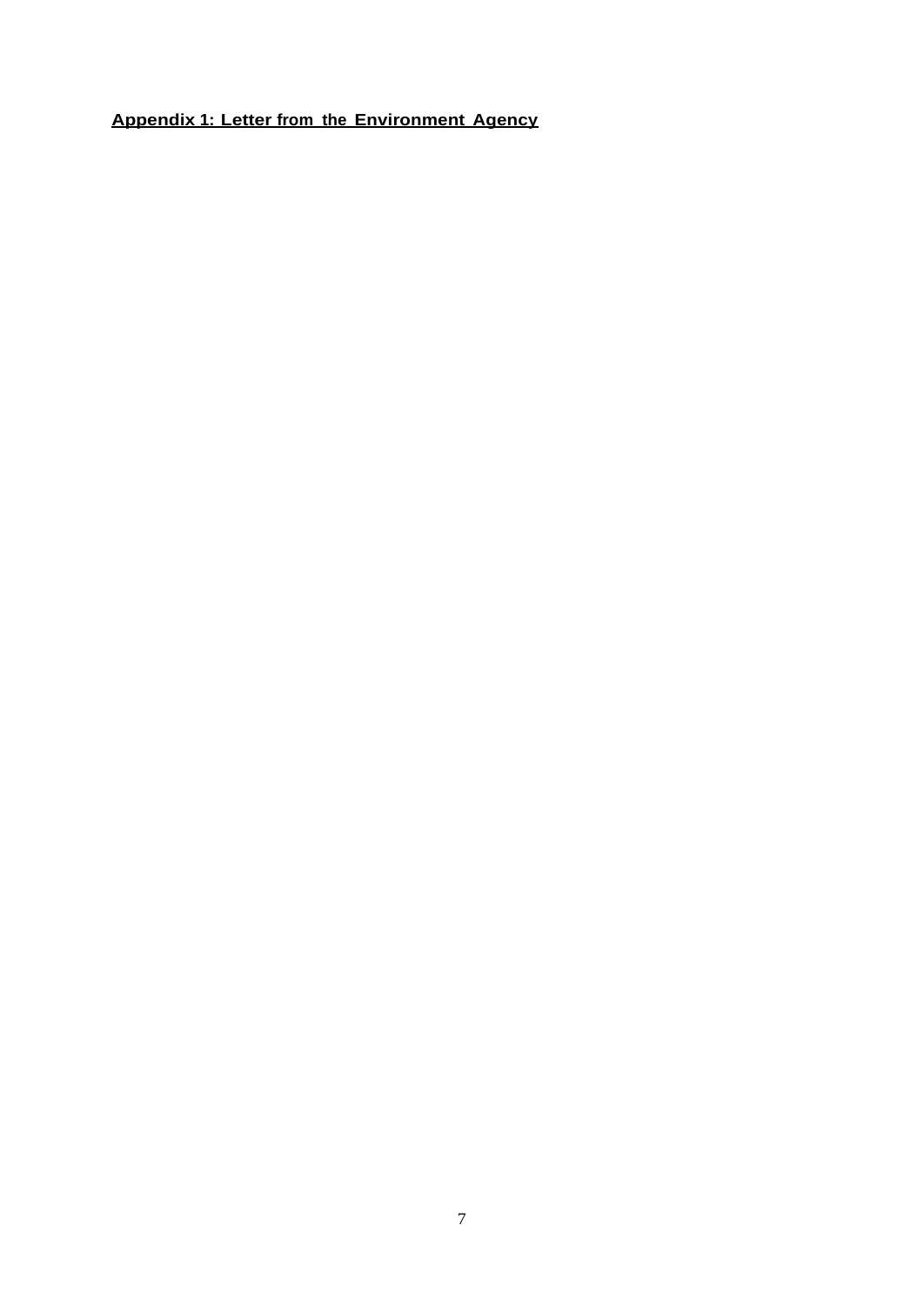

| Ms Lydia Sprake                           | Our ref: | NE/2012/116487  |
|-------------------------------------------|----------|-----------------|
| <b>London Legacy Development</b>          |          |                 |
| Corporation                               |          |                 |
| <b>Planning Policy and Decisions Team</b> | Date:    | 29 January 2015 |
| Level 10, 1 Stratford Place               |          |                 |
| <b>Montfichet Road</b>                    |          |                 |
| London                                    |          |                 |
| E20 1EJ                                   |          |                 |

Dear Lydia

#### **London Legacy Development Corporation Local Plan: Outstanding issues and way forward**

Following the representations we made on your Local Plan proposed submission stage and our meeting on  $14<sup>th</sup>$  January, this is to confirm the changes we think are necessary to resolve the outstanding issues we have raised:

#### Site allocation design principles (SA1.1, SA1.2, SA1.4, SA2.3, SA3.1, SA3.2, SA3.4, SA3.6, SA4.1, SA4.2 and SA4.3)

We made several representations on the site allocations affected by flood zone 2 and 3 and requested that they should include a general development principle to include flood mitigation measures in line with the recommendations of the relevant Strategic Flood Risk Assessment (SFRA). The intention was to forge a firmer link between the design principles for sites and the appropriate SFRA which include detailed design criteria. However, we are mindful that there is a current design principle included to avoid ground-floor residential use where flood risk levels show this to be inappropriate and recommend that a better solution is to include a minor amendment to Policy S.8 'Flood risk and sustainable drainage measures' as shown below.

Policy S.8 is currently weak and open to interpretation where it states 'Development proposals must be designed to...setting living accommodation above the predicted flood level' because it is not made clear which flood event finished floor levels should be designed against. This section of the policy therefore lowers the risk bar and means that in the absence of a confirmed design standard, developers could set living accommodation above any flood event and not include an allowance for climate change resulting in an increase in objections from the Environment Agency. The proposed amendment below clarifies the policy ensuring that the current minimum standard for finished floor levels can still be applied throughout the LLDC area where developments come forward in areas of flood risk.

## Environment Agency

Apollo Court, 2 Bishops Sq Business park, Hatfield, Herts, AL10 9EX.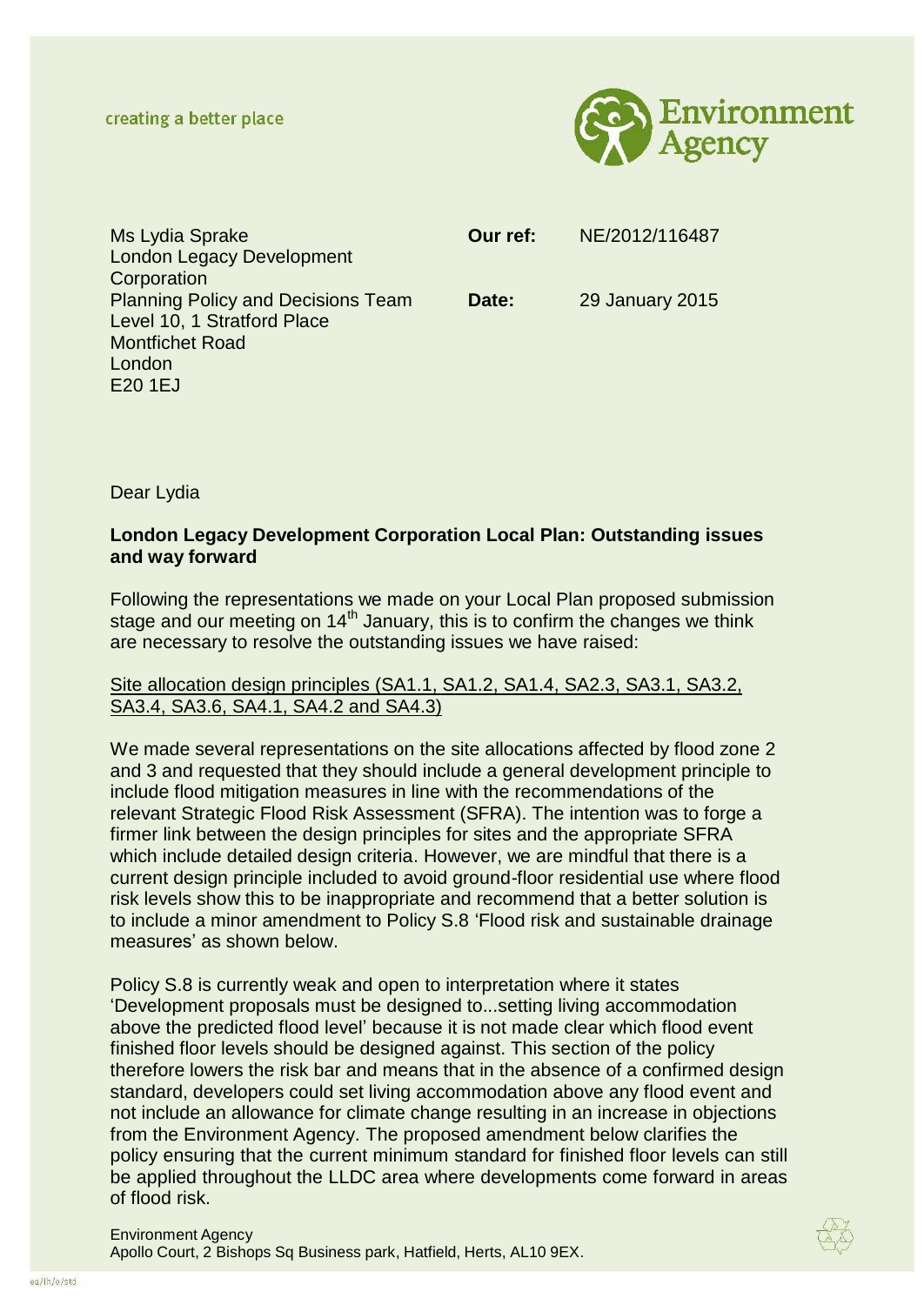The recommended proposed changes **(in bold)** to Policy S.8 is as follows:

#### ...setting living accommodation **finished floor levels 300mm** above the predicted flood level **for the 1 in 100 chance in any year including an allowance for climate change...**

The wording "1 in 100 chance in any year including an allowance for climate change" suggested above is necessary as it is important to describe the risk accurately. The 1 in 100 year event is an expression of chance, not a guaranteed event that will happen. The appropriate allowance for climate change is calculated using the lifetime of development, so it is not a fixed percentage.

#### Sub-Area 1: Hackney Wick and Fish Island – Paragraph 10.3 Area Priorities

Significant areas of Hackney Wick are at risk of fluvial flooding from the Lea Navigation and its topography makes the area particularly vulnerable in comparison with the surrounding areas within the LLDC boundary. Hackney's Level 2 SFRA 2010 assessed the risk in detail and found that extensive flooding could occur in this area. We are continuously updating this information and the latest flood data available for this area shows depths that would be classed under "FD2320 Flood Risk to People" as being a danger to all. Hackney Wick's Area Action Plan (adopted 2012) included a suite of detailed flood risk policies setting the standards required for flood mitigation and resilience in new developments. Until a strategic solution is implemented such as the option of flood storage in Hackney Marshes and improving flood defences on the Lea Navigation, the AAP policies meant that development could take place if designed appropriately. The adoption of the LLDC's Local Plan will effectively mean the Hackney Wick AAP policies are superseded and although Policy S8 does include the key flood risk principles it does not include the detailed standards set out in the Hackney Wick AAP. We understand that LLDC intend to address this gap in guidance by producing an Supplementary Planning Document. In the absence of a detailed policy in the Hackney Wick and Fish Island chapter in the Local Plan, a paragraph must be included identifying flood risk as an area priority and signposting developers to the guidance they need to refer to for developments in Hackney Wick. The recommended additional text (in italics) is shown below:

#### *Flood resilience: Incorporating flood mitigation measures as part of new development.*

*Parts of Hackney Wick and Fish Island are at risk of fluvial flooding from the River Lee Navigation. To ensure future growth in this area is sustainable, development proposals will need to incorporate appropriate flood mitigation measures in accordance with Policy S.8 and the guidance within the most up to date strategic flood risk assessments for this area (see evidence base list at page 141 for the current assessments) and the most up to date flood modelling held by the Environment Agency.*

In combination with the proposed changes we suggest to Policy S.8 this will ensure the Local Plan is compliant with paragraph 100 of the National Planning Policy Framework and forge a stronger link to the existing evidence base and associated guidance. With the proposed changes we consider the Local Plan to be sound with regards to flood risk management.

Basement dwellings are classified as highly vulnerable development and should not be permitted in flood zones 2 or 3 according to Table 2 and 3 of the National